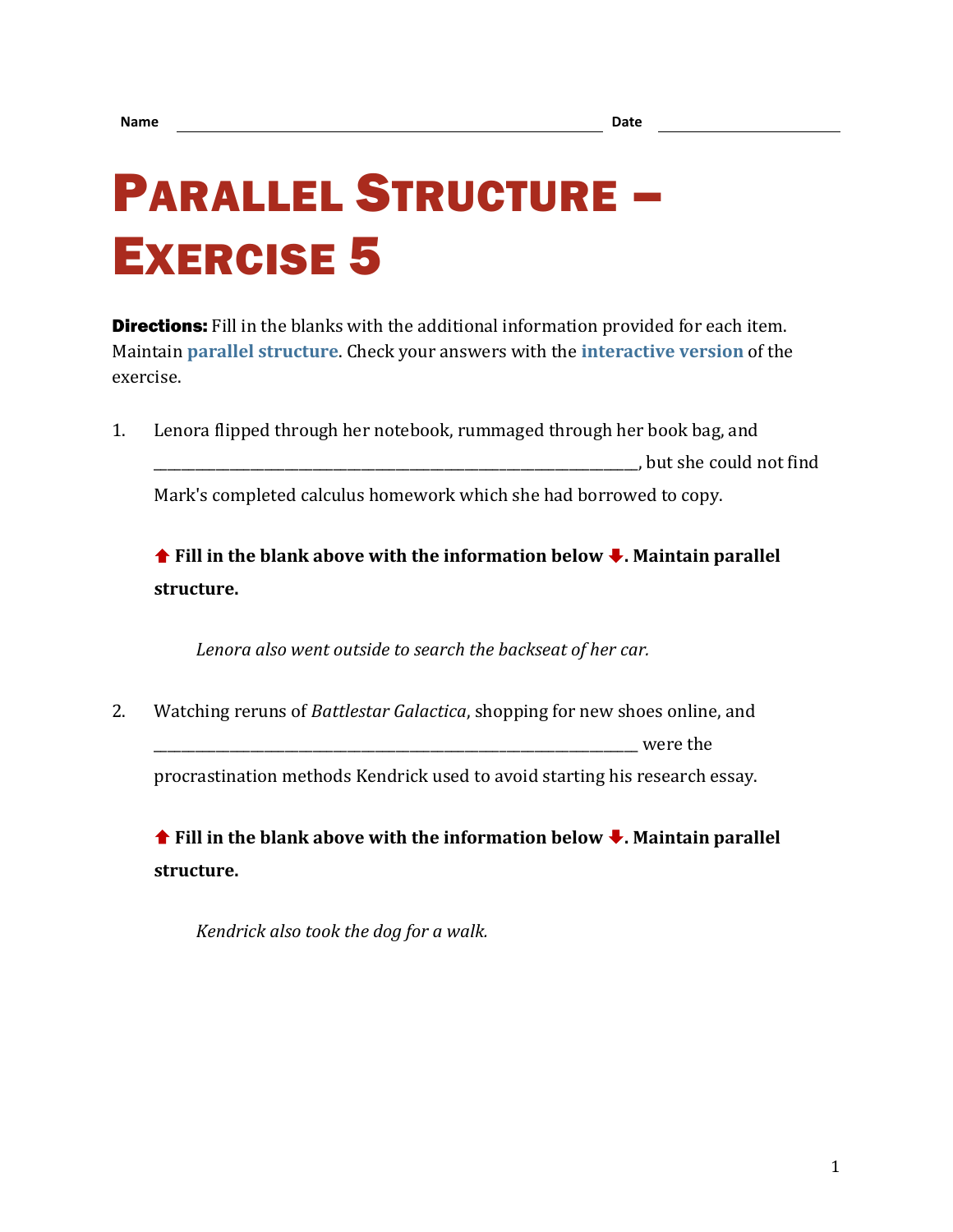3. A basketball, a court, and \_\_\_\_\_\_\_\_\_\_\_\_\_\_\_\_\_\_\_\_\_\_\_\_\_\_\_\_\_\_\_\_\_\_\_\_\_\_\_\_\_\_\_\_\_\_\_\_\_\_\_\_\_\_\_\_\_\_\_\_

\_\_\_\_\_\_\_\_\_\_ are Jordan's three favorite things.

**↑** Fill in the blank above with the information below ↓. Maintain parallel **structure.**

*Jordan also likes an aggressive, tall, fast opponent whose skills test Jordan's own ball-handling competence.*

4. This year in karate class, Andrew hopes to master the high roundhouse kick,

\_\_\_\_\_\_\_\_\_\_\_\_\_\_\_\_\_\_\_\_\_\_\_\_\_\_\_\_\_\_\_\_\_\_\_\_\_\_\_\_\_\_\_\_\_\_\_\_\_\_\_\_\_\_\_\_\_\_\_\_\_\_\_\_\_\_\_\_\_\_, and win all of his matches.

**↑** Fill in the blank above with the information below ↓. Maintain parallel **structure.**

*Breaking a 2-inch board with his bare hands is another goal Andrew has.*

5. Noodles swimming in butter,

\_\_\_\_\_\_\_\_\_\_, and vegetables glistening with oil made Daisy's dinner a caloric nightmare.

 **Fill in the blank above with the information below . Maintain parallel structure.**

*In addition, Daisy drenched the steak in hollandaise sauce.*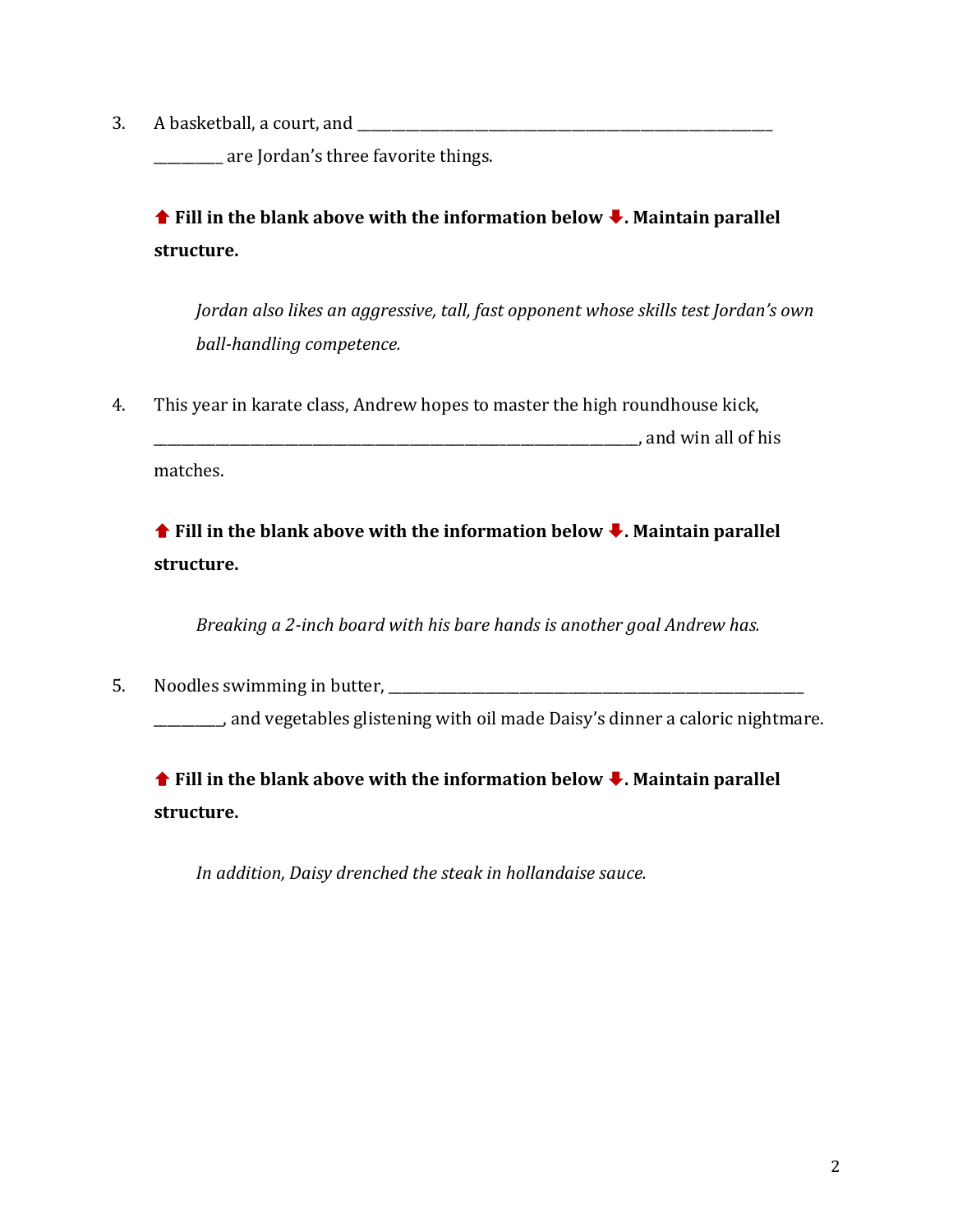6. We love when Christina closes the coffee shop because the next morning we find shiny counters, a clean floor, and \_\_\_\_\_\_\_\_\_\_\_\_\_\_\_\_\_\_\_\_\_\_\_\_\_\_\_\_\_\_\_\_\_\_\_\_\_\_\_\_\_\_\_\_\_\_\_\_\_\_\_\_\_\_\_\_\_\_\_\_

**↑** Fill in the blank above with the information below ↓. Maintain parallel **structure.**

*Christina always fills the napkin dispensers.*

\_\_\_\_\_\_\_\_\_\_.

7. Hawks, cats, and **the contract of the contract of the contract of the contract of the contract of the contract of the contract of the contract of the contract of the contract of the contract of the contract of the contr** raising babies difficult for mother squirrels.

 **Fill in the blank above with the information below . Maintain parallel structure.**

*Six-foot black snakes that crawl into the trees and raid the nests are another danger for the squirrel pups.*

8. Professor Hayden requires a pen, an exam book, and \_\_\_\_\_\_\_\_\_\_\_\_\_\_\_\_\_\_\_\_\_\_\_\_\_\_

\_\_\_\_\_\_\_\_\_\_\_\_\_\_\_\_\_\_\_\_\_\_\_\_\_\_\_\_\_\_\_\_ at his midterm and final examinations.

 **Fill in the blank above with the information below . Maintain parallel structure.**

*In addition, having a brain stuffed with accurate dates, full names, and other historical details will help.*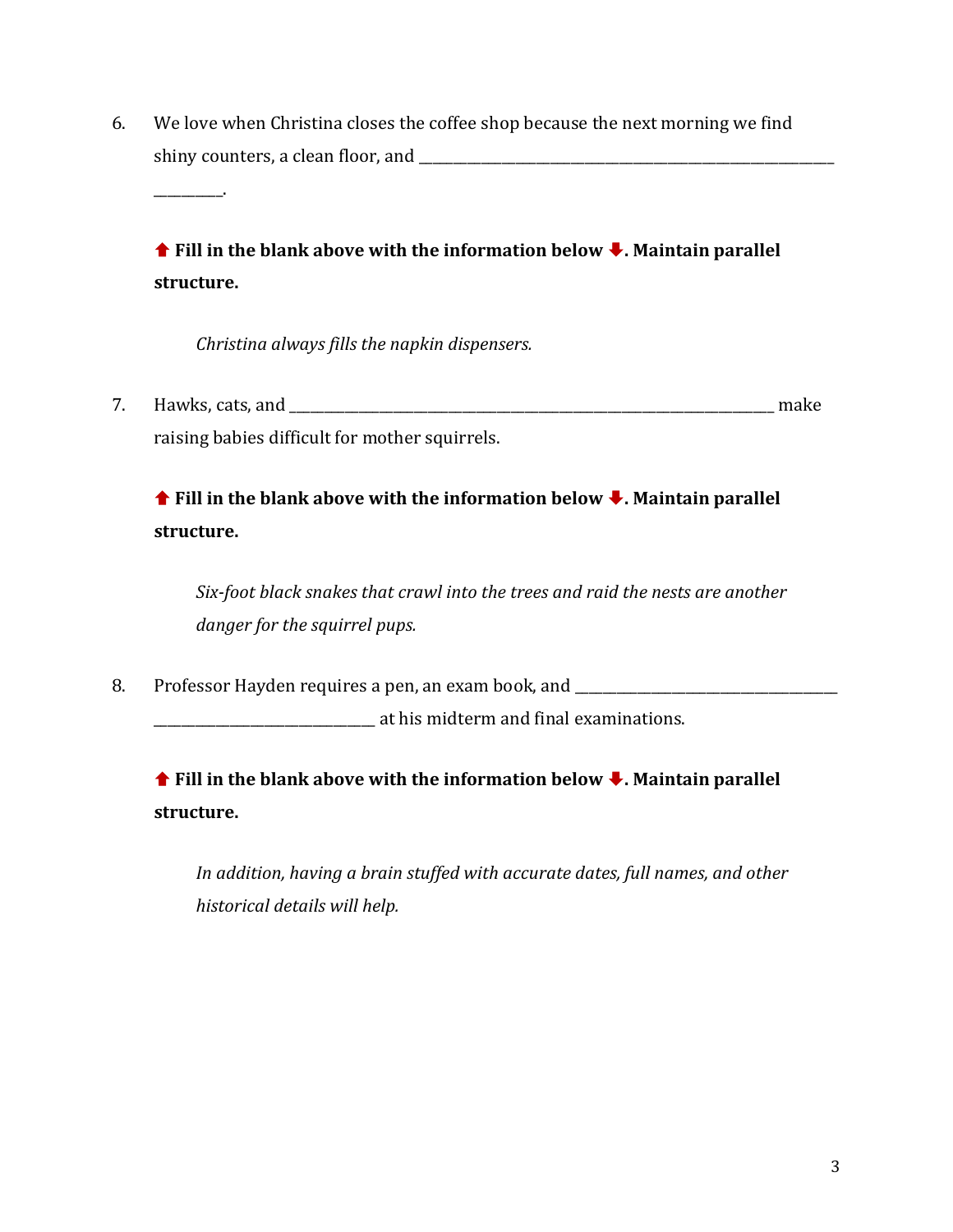9. Ecstatic that Keisha had agreed to a date, Shaun opened the car door for her, let her choose the restaurant, and  $\Box$ 

**↑ Fill in the blank above with the information below ↓. Maintain parallel structure.**

*In addition, he had no reservations paying for the expensive lobster dinner.*

10. Gerald can not only charm a dragonfly to land on his finger but also

\_\_\_\_\_\_\_\_\_\_\_\_\_\_\_\_\_\_\_\_\_\_\_\_\_\_\_\_\_\_\_\_\_\_\_\_\_\_\_\_\_\_\_\_\_\_\_\_\_\_\_\_\_\_\_\_\_\_\_\_\_\_\_\_\_\_\_\_\_\_.

\_\_\_\_\_\_\_\_\_\_.

 **Fill in the blank above with the information below . Maintain parallel structure.**

*Moreover, Gerald is good at coaxing the neighborhood cats to twine around his ankles.*

11. After chewing the sofa arm, barking at strangers passing on the street, and \_\_\_\_\_\_\_\_\_\_\_\_\_\_\_\_\_\_\_\_\_\_\_\_\_\_\_\_\_\_\_\_\_\_\_\_\_\_\_\_\_\_\_\_\_\_\_\_\_\_\_\_\_\_\_\_\_\_\_\_\_\_\_\_\_\_\_\_\_\_, Rowdy curled up on Miranda's new sweater and fell asleep.

**↑** Fill in the blank above with the information below ↓. Maintain parallel **structure.**

*Rowdy also ate a roll of toilet paper.*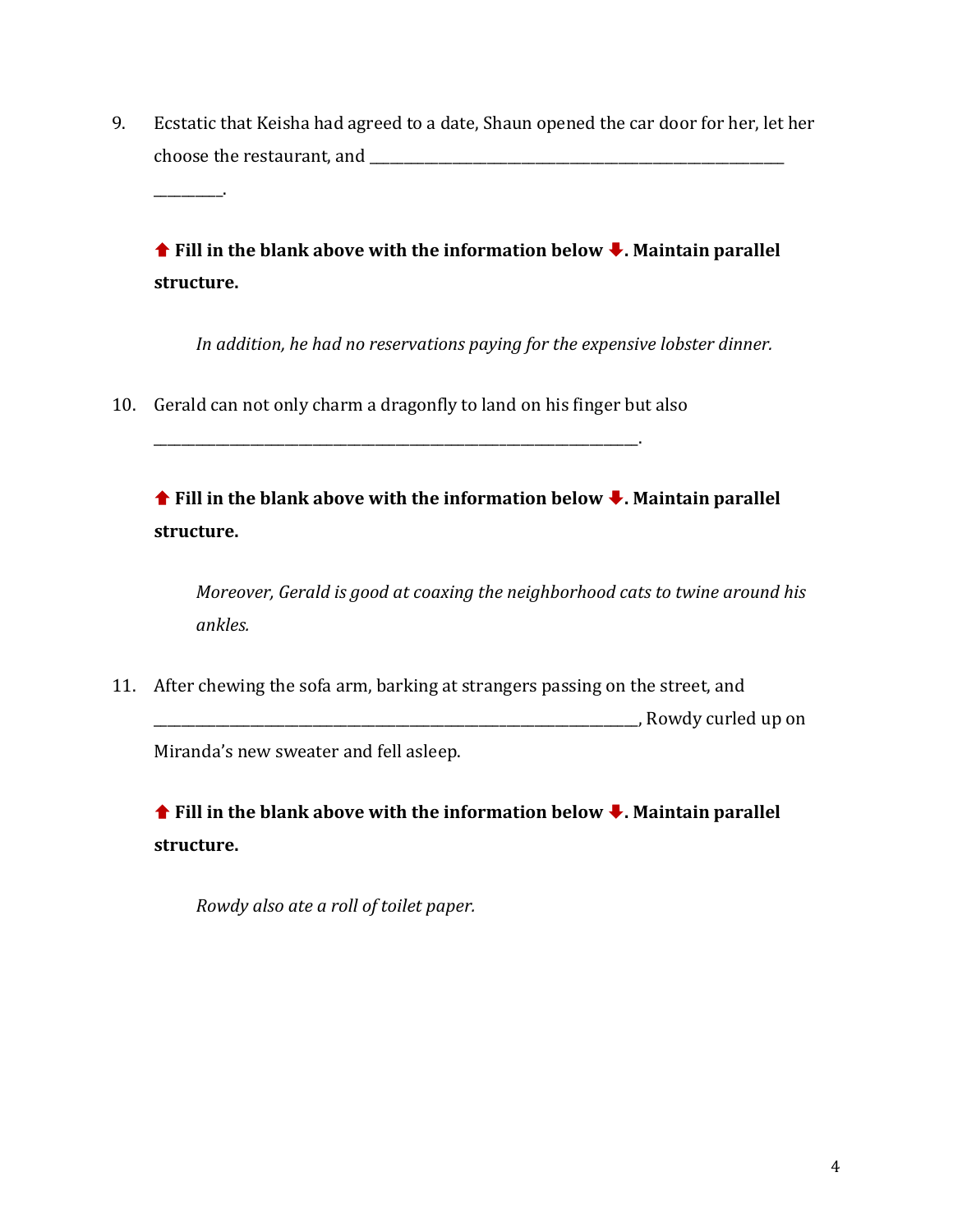12. Gurjeet tightened the shoelaces of his inline skates, adjusted his helmet, and \_\_\_\_\_\_\_\_\_\_\_\_\_\_\_\_\_\_\_\_\_\_\_\_\_\_\_\_\_\_\_\_\_\_\_\_\_\_\_\_\_\_\_\_\_\_\_\_\_\_\_\_\_\_\_\_\_\_\_\_\_\_\_\_\_\_\_\_\_\_ before pushing off down the steep hill.

**↑ Fill in the blank above with the information below ↓. Maintain parallel structure.**

*Saying a little prayer is another of Gurjeet's rituals.* 

13. Miranda wants her dog to sit on command, stop chasing the cat, and \_\_\_\_\_\_\_\_\_\_

\_\_\_\_\_\_\_\_\_\_\_\_\_\_\_\_\_\_\_\_\_\_\_\_\_\_\_\_\_\_\_\_\_\_\_\_\_\_\_\_\_\_\_\_\_\_\_\_\_\_ but Rowdy behaves as he pleases.

 **Fill in the blank above with the information below . Maintain parallel structure.**

*Coming when he's called is another behavior Miranda would like to see Rowdy demonstrate.*

14. Sylvia's home is spotless. Every day she wipes down all surfaces, vacuums all floors, and  $\overline{u}$ 

 **Fill in the blank above with the information below . Maintain parallel structure.**

*Dusting over one hundred ceramic squirrels is another chore Sylvia completes daily.*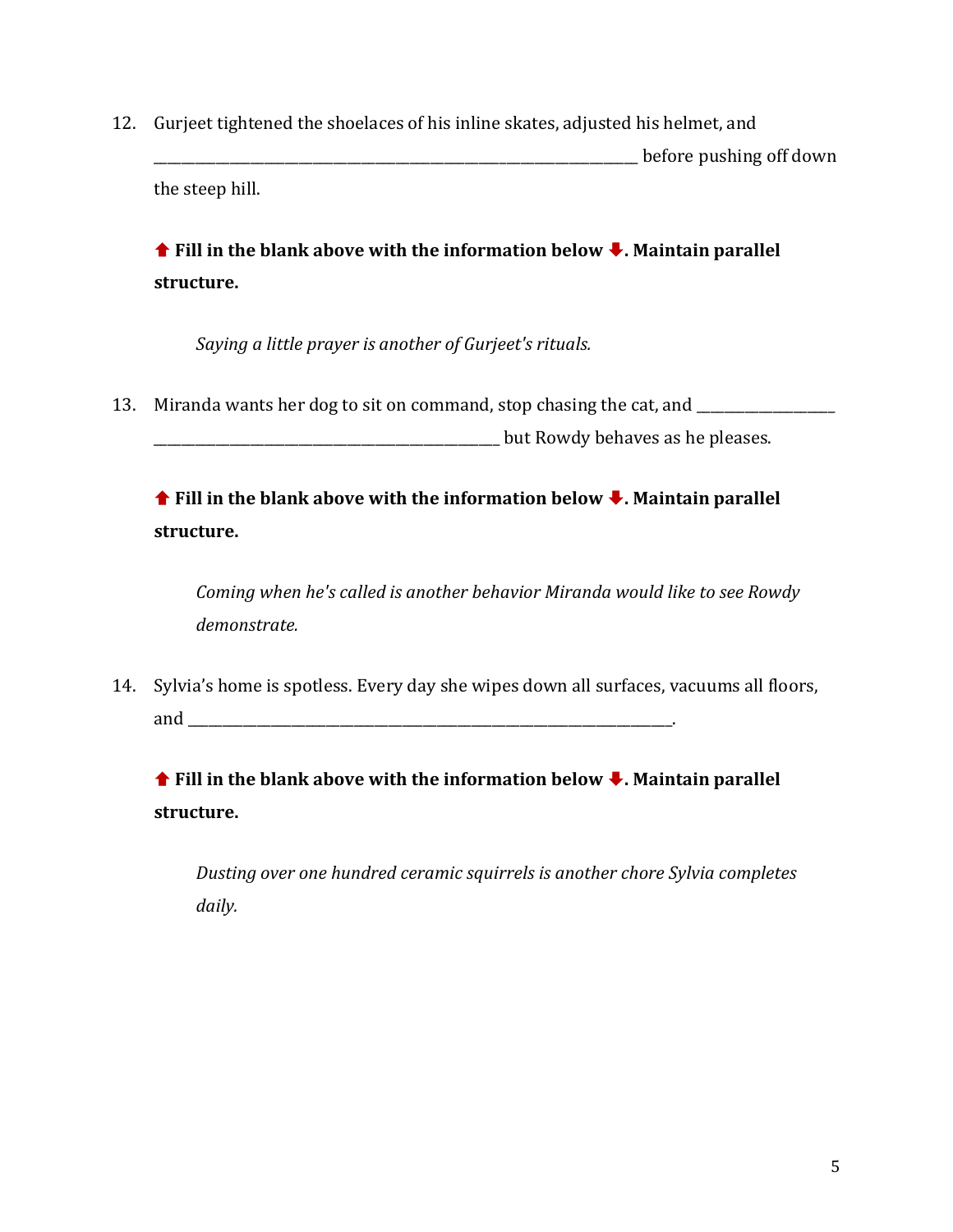15. Ragged jeans, a torn T-shirt, and \_\_\_\_\_\_\_\_\_\_\_\_\_\_\_\_\_\_\_\_\_\_\_\_\_\_\_\_\_\_\_\_\_\_\_\_\_\_\_\_\_\_\_\_\_\_\_\_\_\_\_\_\_\_\_\_\_\_\_\_

\_\_\_\_\_\_\_\_\_\_ made Theodora reconsider her decision to go out with Tommy.

**↑** Fill in the blank above with the information below ↓. Maintain parallel **structure.**

*Tommy's sneakers were also dirty, which did not impress Theodora.*

16. Charday crunched ice, clicked her pen, and \_\_\_\_\_\_\_\_\_\_\_\_\_\_\_\_\_\_\_\_\_\_\_\_\_\_\_\_\_\_\_\_\_

\_\_\_\_\_\_\_\_\_\_\_\_\_\_\_\_\_\_\_\_\_, but she could not solve the last problem of calculus homework.

**↑** Fill in the blank above with the information below ↓. Maintain parallel **structure.**

*Shuffling through her notes was another strategy Charday tried to find the solution for the problem.*

17. Joshua remains asleep when thunderclaps shake the house, when commuter jets rumble overhead, and \_\_\_\_\_\_\_\_\_\_\_\_\_\_\_\_\_\_\_\_\_\_\_\_\_\_\_\_\_\_\_\_\_\_\_\_\_\_\_\_\_\_\_\_\_\_\_\_\_\_\_\_\_\_\_\_\_\_\_\_\_\_\_\_\_\_\_\_\_\_.

**↑** Fill in the blank above with the information below ↓. Maintain parallel **structure.**

*Joshua can sleep even if his mother is yelling his name.*